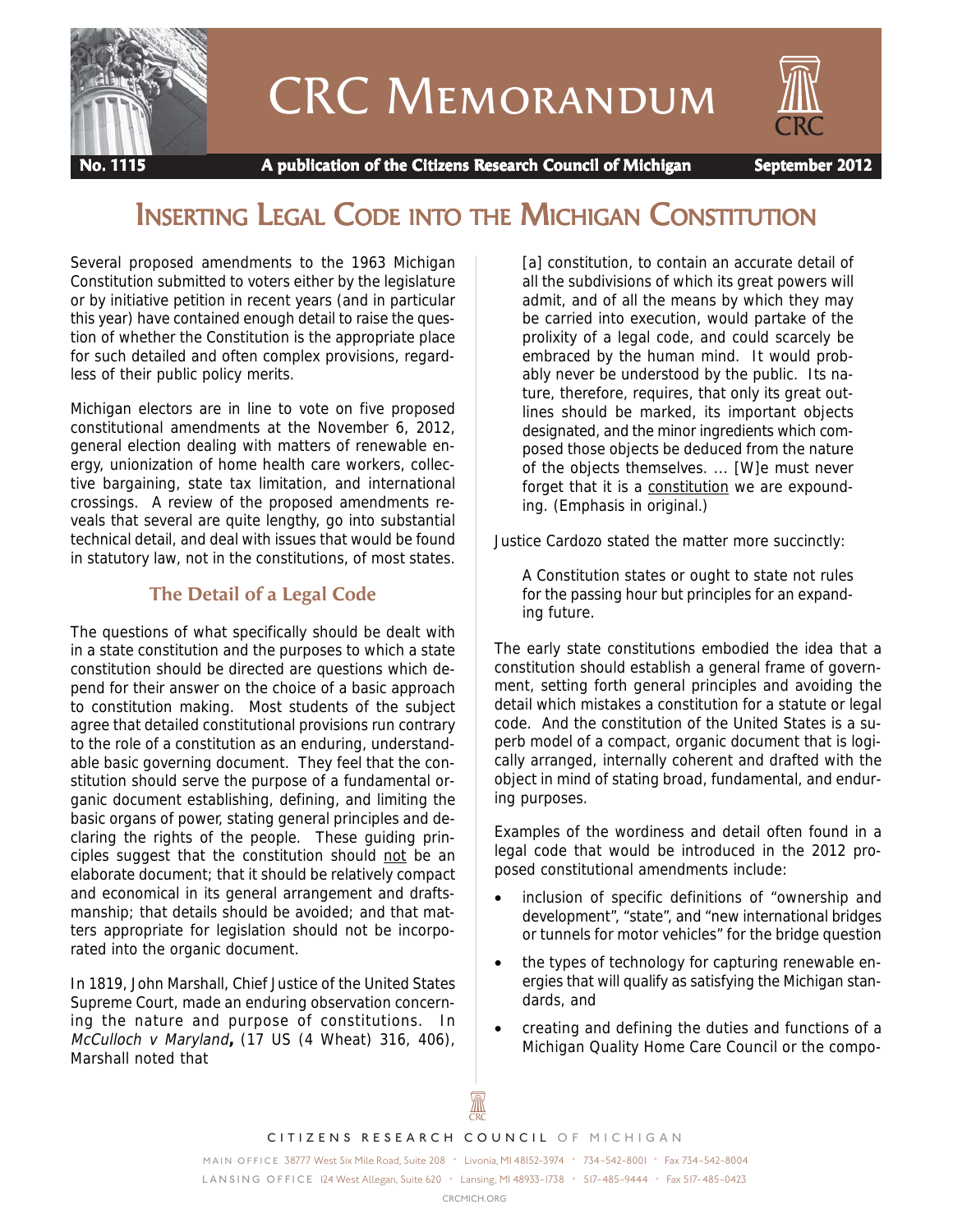sition of represented parties that would sit on the Council.

The length and complexity of the Constitution limits the ability of state and local lawmakers to exercise judgment. Once provisions with this level of detail are amended to the Constitution, it requires another vote by the people to change it in the future. Even something as simple as technical changes – that could include new renewable energy technologies or different parties to be represented on the Council – would require additional amendments, a lengthy and expensive process.

Just as a constitution does not derive its meaning from the convention or petition authors that drafted it, but rather from the people who ratified it, neither should a proposed constitutional amendment be written in so technical a manner as to render its meaning unintelligible to the general public.<sup>1</sup>

#### **Aberration or Trend?**

In the 49 years since the present state Constitution took effect on January 1, 1964, a total of 71 amendments to the Michigan Constitution have been proposed. Voters have approved only 32 of these (a success rate of 46.4 percent). A review of the amendment history leads to several conclusions.

Many of the amendments made changes that could have been accomplished by statute and have added significant length and complexity to the document. The most obvious example of purely statutory language in the Constitution is found in Sections 35 and 35a and 37-42 of Article IX, placed in the Constitution in a series of five amendments, totaling some 3,118 words (or about nine percent of the Constitution), from 1984 to 2006. The 32 amendments have increased the length of the Constitution from 19,203 words in the original document to 36,647 in its present form, a growth of 90.8 percent.

Because recent amendments have embedded statutory detail into the Constitution, future efforts to address those

<sup>1</sup> See The State Constitution: Its Nature and Purpose, CRC Memo 202, October 1961, www.crcmich.org/PUBLICAT/1960s/ 1961/memo202.pdf.

subjects require additional constitutional amendments. Indeed, Section 35, adopted in 1984 was amended in 1994 and 2002. Section 35a, adopted in 1994, was amended in 2002, and Section 37, adopted in 1996, was also amended in 2002. Introduction of more statutory material into the Constitution will likely engender greater need for future amendments, and so on.

The generally poor success rate of proposed amendments suggests that voters are reluctant to alter the contours of the state's fundamental law unless they are convinced that such alterations are warranted. However, it may be that considerations other than constitutional reverence are also at work.2

#### **The Constitution as a Preference**

The common approach of proposing solutions to often complex policy issues in the Michigan Constitution rather than Michigan's statutes may relate to the relative ease of access that is provided for amending the document as well as the permanency proponents seek for their solutions.

State constitutions, as compared with the constitution of the United States, can be amended with relative ease. In the usual case, a state constitution can be amended by affirmative majority vote at a popular election on a proposition placed on the ballot either by the legislature or initiated by citizens by petition. The power to amend the constitution by simple majority vote is no different from the power of the people to vote on legislative propositions submitted for popular referendum or on legislative propositions initiated by citizens' petitions. It is not surprising, therefore, that the distinction between the constitution as fundamental law, on the one hand, and ordinary statutory law, on the other, have tended to become lost in the process.

The Michigan Constitution permits the initiative to be used (1) to initiate a constitutional amendment or (2) to enact or amend a law. A ballot question on a proposed constitutional amendment requires petitions con-

<sup>2</sup> See Amending the Michigan Constitution: Trends and Issues, CRC Special Report No. 360-03, March 2010, www.crcmich.org/ PUBLICAT/2010s/2010/rpt36003.html.

#### **CRC BOARD OF DIRECTORS**

₩

JEFFREY D. BERGERON, Chair TERENCE M. DONNELLY, Vice Chair ALEKSANDRA A. MIZIOLEK, Treasurer MICHAEL G. BICKERS BETH CHAPPELL MARK A. DAVIDOFF RANDALL W. EBERTS

DAVID O. EGNER LAURA FOURNIER EUGENE A. GARGARO, JR. JOHN J. GASPAROVIC INGRID A. GREGG MARYBETH S. HOWE NICK A. KHOURI

DANIEL T. LIS SARAH L. MCCLELLAND MICHAEL P. MCGEE JIM MURRAY CATHY NASH PAUL R. OBERMEYER BRIAN PETERS

KEVIN PROKOP LYNDA ROSSI JERRY E. RUSH MICHAEL A. SEMANCO TERENCE A. THOMAS, SR. KENT J. VANA THEODORE J. VOGEL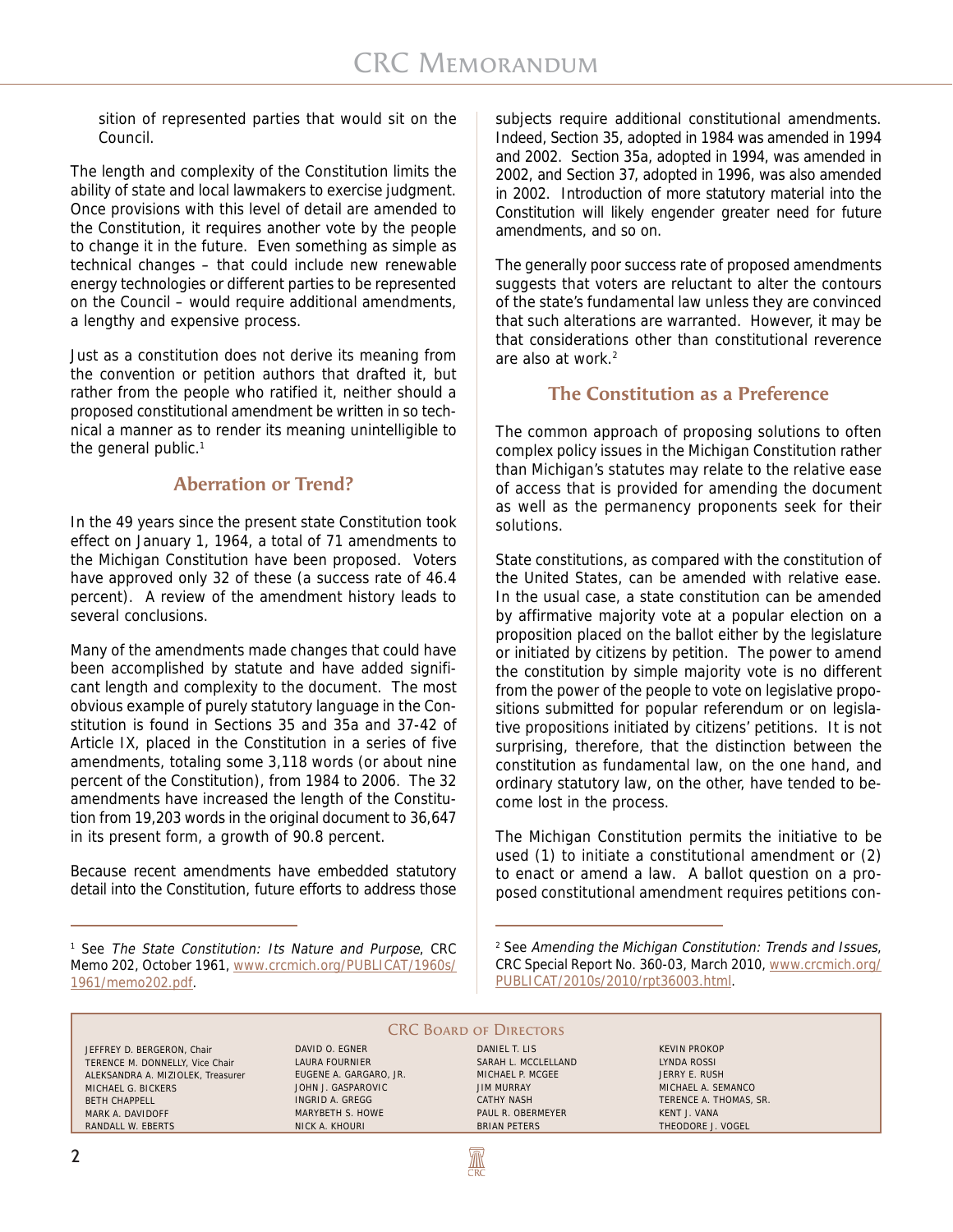taining the signatures of registered voters equal in number to at least ten percent of the votes cast for all gubernatorial candidates at the preceding general election. A ballot question on a proposal to initiate a law requires petitions containing the signatures of registered voters equal in number to at least eight percent of the votes cast for all gubernatorial candidates at the preceding general election. With a difference of only two percentage points in the requirements, the higher requirement for a constitutional amendment generally translates to only 60,000 to 75,000 signatures (depending on the number of votes cast in the last gubernatorial election). Because the difference in signature gathering requirements for these purposes is negligible, it appears advocates of change often select the route that will provide the most permanence, i.e., to enshrine their public policy preferences within the Constitution.

Several factors would seem to explain why efforts to amend Michigan Constitution should be the preferred method of altering Michigan law. First, the cost of petition circulating efforts is such that proponents of any issue would prefer that their efforts be long lasting and meaningful. Also, the issues being addressed in initiatives – both constitutional amendments and initiated laws – tend to be more controversial and divisive than the subjects that are addressed in the legislative process that is used for addressing most policy issues. It is hoped that a constitutional amendment can bring a long-term resolution to these divisive issues.

Additionally, a proposed law introduced by initiative could be hijacked by the legislature. Proponents of change that petition to have a law changed often resort to this time consuming and costly process when they feel that the legislature is unable or unwilling to address the policy issues to their satisfaction. The constitutional process for initiating a law allows the legislature to enact the proposal without change. Once enacted, the laws may be amended by the legislature at any subsequent session. Constitutional amendments may only be altered in the future by subsequent votes of the electorate.

Finally, petition circulators often try to account for a certain number of spoiled signatures by collecting more than the required amounts. This allows the circulators to account for the potential rejection of some percentage of signatures because of errors by signature gatherers and/ or signers and to withstand challenges by opponents. It has occurred to more than one person coordinating petition gathering efforts that building in a safe number above the eight percent requirement for initiating laws soon gets them close to the number of signatures needed to initiate a constitutional amendment.

#### **The Need for Restraint**

A good case can be made for limiting the state constitution to the essentials or fundamentals and avoiding inclusion of matters ordinarily reserved for the legislative process. The state constitution is by definition the state's fundamental law. It is judicially enforceable as the supreme law of the state, subject of course, to federal limitations, and takes precedence over ordinary laws and administrative acts. The purpose of a constitution as historically conceived is to establish the basic order of government. The constitution loses much of its distinctive significance as the basic and enduring instrument of government when the process of constitutional amendment or revision is used as a substitute for legislation.

Furthermore, the effect of incorporating what are essentially legislative matters in a state constitution is to undercut the legislative process and to limit the area of legislative responsibility and discretion. It is more difficult to remove what is essentially a statutory provision from a constitution than it is to incorporate it in the first instance. Despite potential changes of circumstances or results not anticipated, the legislature is powerless to correct the situation. Insofar as these provisions are effective, they often operate with a crippling effect on the power and responsibility of the legislature to deal adequately with problems pressing for solution. The only recourse in this event is again to amend the constitution, and a large part of the prolixity and bulk of state constitutions is attributable to piecemeal and usually detailed amendments spelling out power to deal with specific situations notwithstanding previously imposed limitations that have been demonstrated to be too rigid and unworkable. The inclusion of rigid restrictions on the legislative power creates other problems. History demonstrates that they frequently become a challenge to harassed and well intentioned legislators to find ways and means of circumventing the constitution. Yet a constitution is a document that should be honored and respected.

Placing curbs on governmental power is understandable. This is one of the essential purposes of a constitution and this is a reason for including a declaration of rights. But it is another matter to cripple the legislature in the exercise of essentially legislative powers where judgment and discretion in meeting current problems are required. A state constitution designed to meet modern needs moves in a negative direction if premised on an unwillingness to entrust the people's representatives with powers adequate to their tasks. Improving the legislative process, attracting able individuals to the legislature and equipping them with the means and facilities conductive to well-informed and responsible discharge of their tasks